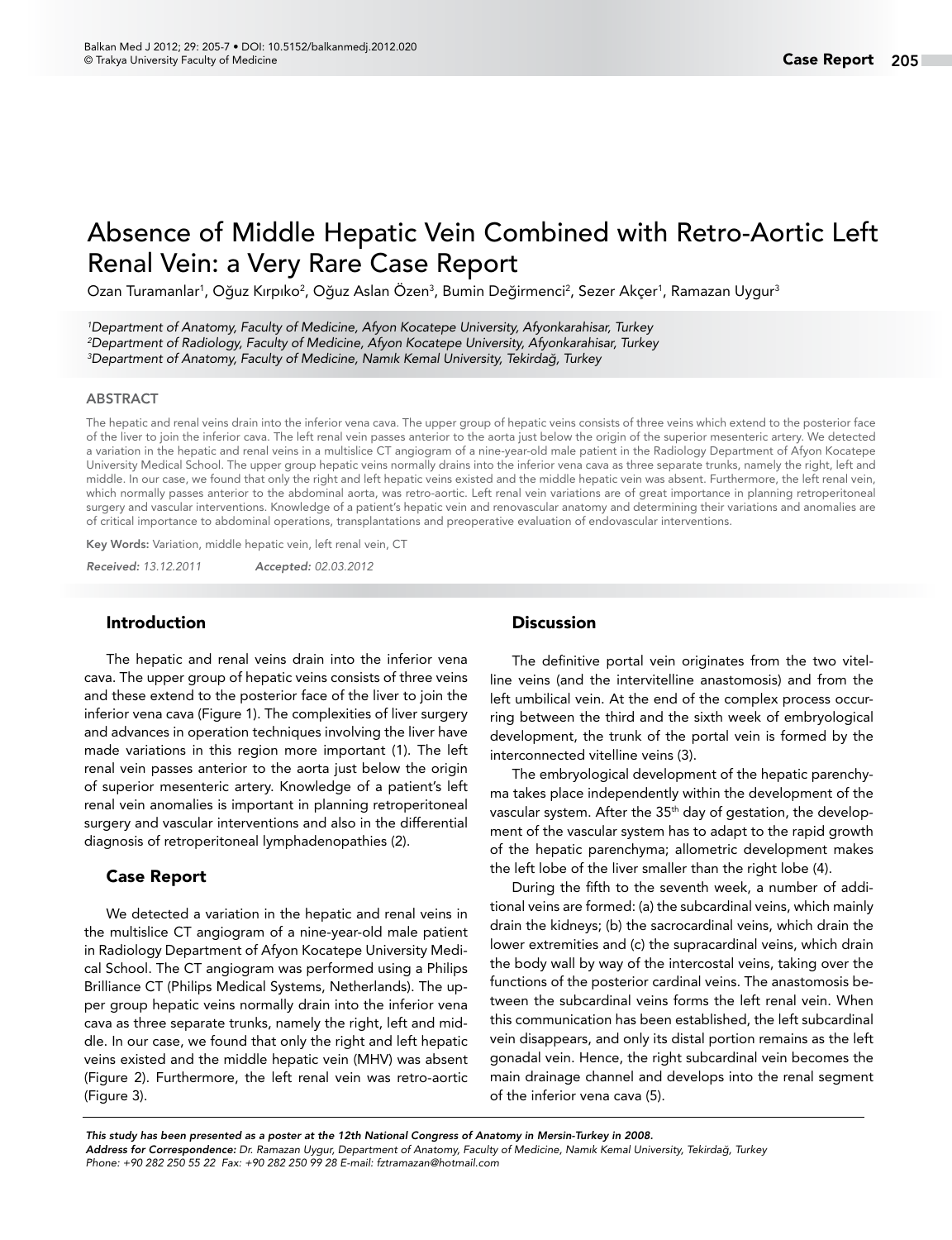

Figure 1. Schematic illustration of the normal anatomical distribution of hepatic veins. Right (arrow), middle (arrow head) and left (curved arrow) hepatic veins and the inferior vena cava (asterisk)



Figure 2. CT image shows the right (arrow) and left (curved arrow) hepatic veins



Figure 3. Axial CT image shows a retro-aortic left renal vein (arrows)

In right or left hepatectomy for living donor liver transplantation, the MHV lying in the mid-plane is an important landmark and guide for precise liver transection (6). The surgical plane courses 1 cm to the right of the MHV in cases of right lobe dissection. In the right liver graft donor operation including the MHV, the MHV has to be exposed and followed in the transection plane so that minimal necrotic tissue is left on the graft surface. For the left liver graft donor operation, the MHV is followed so that the transection will not approach and damage the right anterior portal pedicle (7). Knowledge of vascular anatomy and variations therein helps avoid undue damage to the transplanted and remnant liver. Important hepatic venous variations affecting both donors and recipients are seen in some patients, thus posing a challenge for the surgeon, and may result in a modification of the hepatectomy plane (8).

We could not find a variation similar to our case in the literature. There was only one report demonstrating the absence of the middle hepatic vein (6). Fan and Wong reported a right liver donor in whom the MHV was absent and not encountered during liver transection along the midplane of the liver.

The frequency of retro-aortic left renal vein ranges from 0.5% to 5.7% (2, 9-12). In a study by Karaman et al. (11), 63 (3.6%) of 1856 patients showed a retro-aortic left renal vein and 44 of these 63 patients had urologic symptoms (hematuria, flank and abdominal pain, left gonadal vein varicocele). Mendizabal et al. reported nine cases with hematuria, in patients aged between 8-15 years, two of whom had retro-aortic left renal vein (13). Multislice CT angiography revealed a fistula between the retro-aortic left renal vein and an infra-renal aortic aneurysm in a patient who had left flank pain, hematuria and acute renal failure (14). Arslan et al. (15) investigated the incidence of retro-aortic left renal vein and its relationship with varicocele. They found that seven of nine male patients with a retro-aortic left renal vein had varicocele of varying degrees. Karazincir et al. (16) observed a retro-aortic left renal vein in 13 (9.3%) of 140 patients with varicocele. According to Yagci et al. (17), varicocele and retro-aortic left renal vein may be associated. A patient who had a one-year history of recurring right flank pain, dysuria, hematuria and fever underwent CT and MR venography which showed a retro-aortic left renal vein joining the left common iliac vein (18). In a study by Karaman et al. (11), three of 1856 patients had the same anomaly. McAllister et al. (19) reported a case of renal cell carcinoma extension into a retro-aortic left renal vein and a tumor thrombus in the same vessel. Likewise, Pinsk et al. (20) reported a case of tumor thrombus in a retro-aortic left renal vein. Washecka et al. (21) presented a case of postpartum renal vein thrombosis with a left retro-aortic renal vein. A left retro-aortic renal vein may also be seen with other complex venous anomalies and may cause primary Budd-Chiari Syndrome (22). The small number of papers reporting the absence of the middle hepatic vein, the rare occurrence of retro-aortic renal vein and the clinical symptoms that may accompany these venous anomalies emphasize the originality and importance of our case.

We think that knowledge of variations in this region is essential for correct diagnosis and treatment. The very rare variation presented here may also contribute to the effectiveness of surgical interventions.